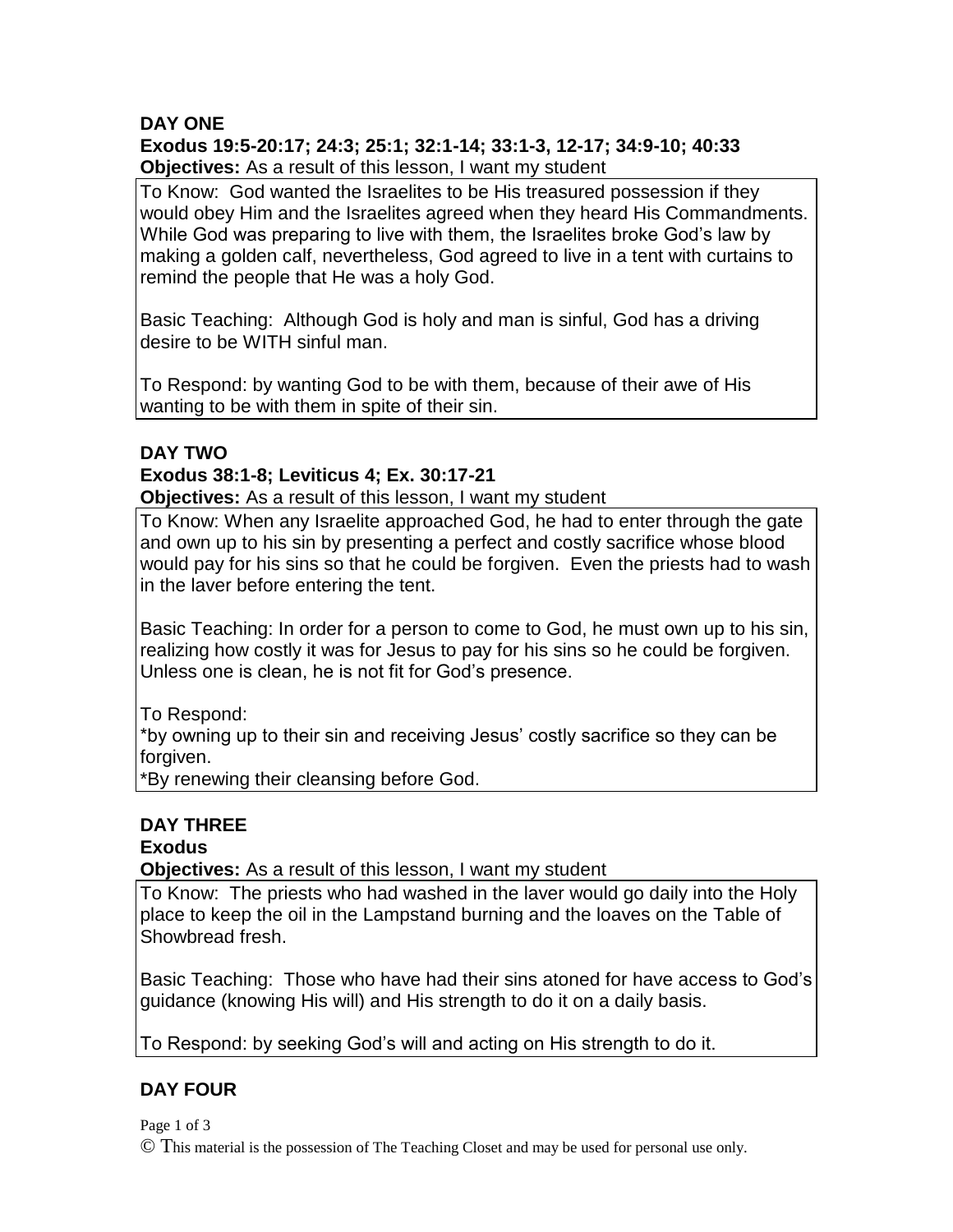# **Exodus**

**Objectives:** As a result of this lesson, I want my student

To Know: The Ark of the Covenant was accessible only to the High Priest, only once a year and only with the blood of the atoning sacrifice. The Ten Commandments, jar of manna and Aaron's rod which all showed God's holiness were covered by the mercy seat.

The altar of incense was directly in front of the Holy of Holies and a very costly fragrance was continually burned.

Basic Teaching: One can confidently enter the presence of a Holy God without fear because Jesus' atoning sacrifice has made access to a merciful God. Therefore, one should offer intercessory prayer to God which is fragrantly pleasing to Him.

To Respond: by confidently entering God's presence through prayer, preparing for the day they will enter His presence without fear in person.

# **DAY FIVE**

# **Exodus**

**Objectives:** As a result of this lesson, I want my students

To Know: Although only the High Priest went into the Holy of Holies to make atonement for all the people, all the priests were responsible to act as mediators as God instructed so that the people could be forgiven.

Basic Teaching: Although only Jesus could go into God's presence to make atonement for people, He gives believers the responsibility to bring others to God His way so they too can be forgiven.

To Respond: by involving themselves in the work of bringing others to Jesus, so others too can be forgiven.